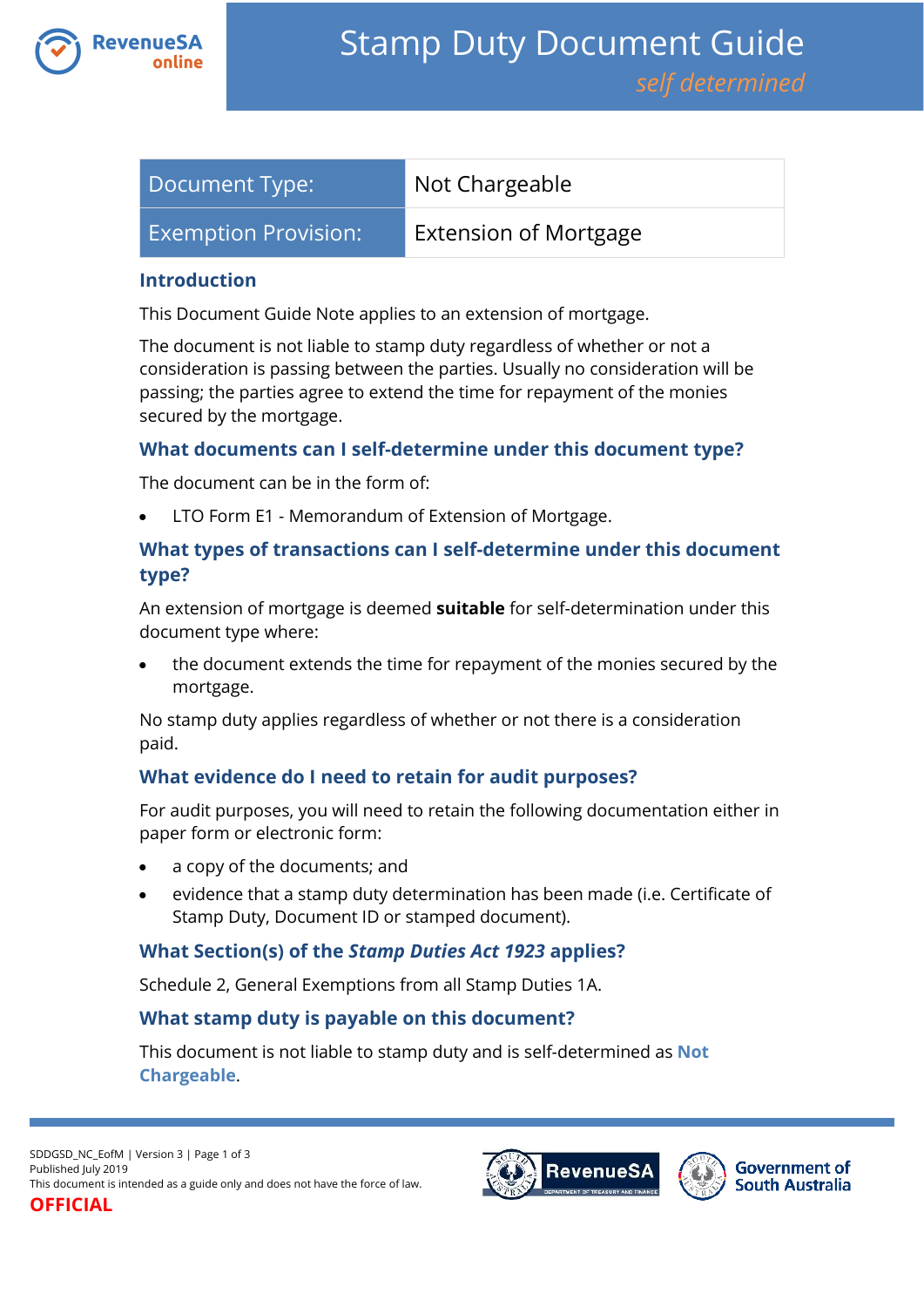

SDDGSD\_NC\_EofM | Version 3 | Page 2 of 3 Published July 2019 This document is intended as a guide only and does not have the force of law. **OFFICIAL**



Government of<br>South Australia